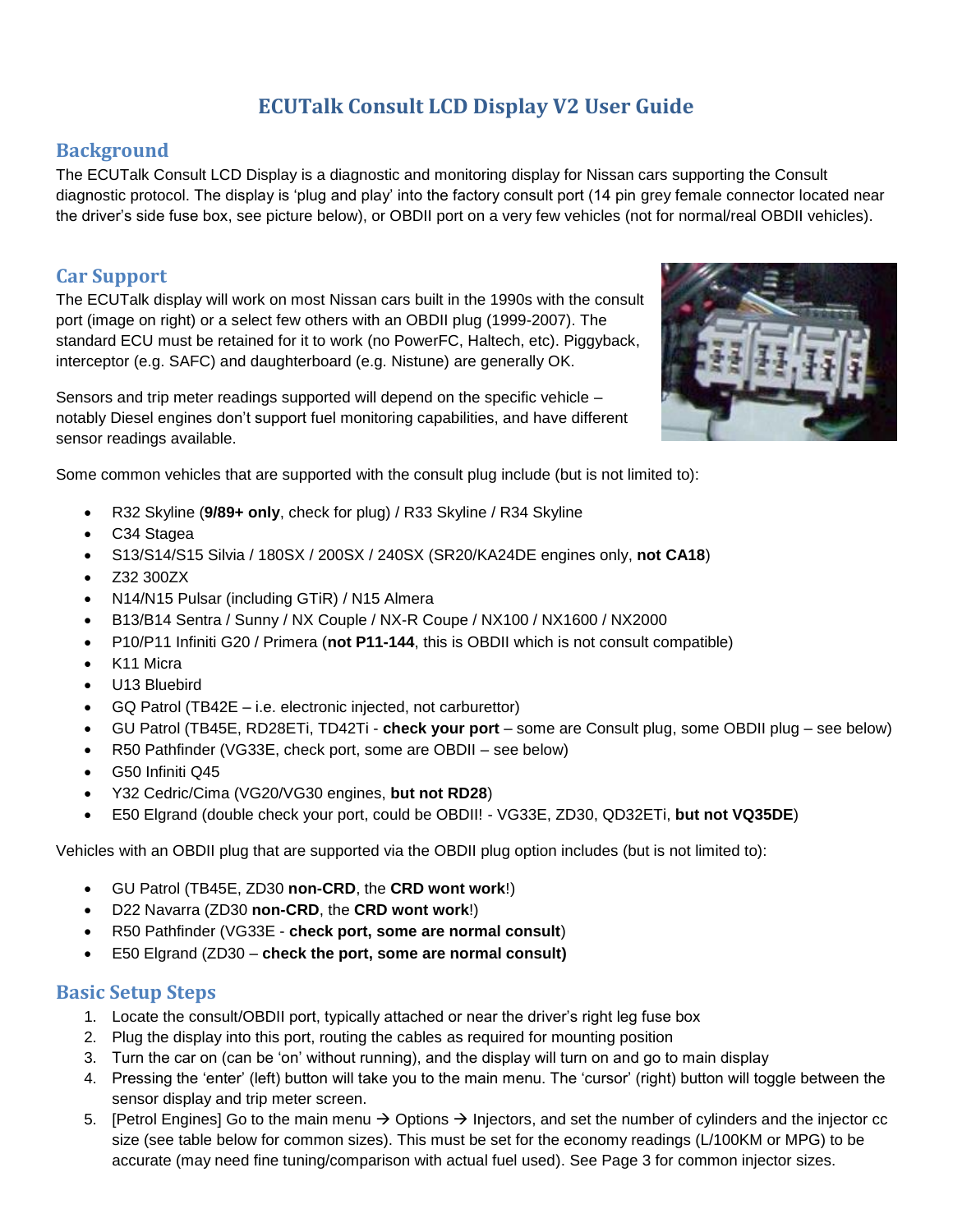

### **Features (**note, picture above is no longer accurate as displays are **"glossy black"** now**)**

- 1. **Sensor display** (depending on car support), showing speed, rpm, battery voltage, fuel economy (on petrol vehicles only), injector duty cycle (both banks if available), ignition timing, AAC, O2 voltage (both banks if available), water temp, AFM voltage (both banks if available), TPS voltage/%. **Note**: Diesel vehicles may have alternative diesel specific sensors displayed in place of the petrol specific sensors: injector duty cycle, ignition timing, and AAC.
- 2. **Trip meter displays** (current trip and all trips), showing current speed, fuel economy, and trip average speed, average fuel economy, fuel used, fuel usage rate, distance travelled, and time elapsed.
- 3. **Fault code** reading (with fault name and number of engine starts since fault occurred) and fault code clearing.
- 4. **Integrated USB consult interface** passthru (the same as using a normal USB consult interface).
- 5. **Maximum/peak sensor values** recorded for the current trip
- 6. **Time trials** (0-60, 0-100, 0-160, 400m)
- 7. **Options** (KPH/MPH, C/F, and TPS V/% settings, injector/cylinder setup for economy readings for petrol vehicles)
- 8. **User-Definable Alerts**, for Temperature, Injectors, Speed, Air Flow, RPM and Voltage buzzes/flashes when hit
- 9. **Adjustments** for Fuel and Ignition timing for petrol vehicles (note: not many cars support advancing of ignition timing) – **USE AT OWN RISK, and only if you know what you're doing! See section later on in guide.**

### **Hardware**

**Dimensions**: The unit is 144mm wide, 48mm high, and 26mm deep, cable length ~145cm, and weighs ~230g

**Enclosure**: Glossy Black, Polycarbonate, 3mm nominal thickness. Enclosure sockets together with 2 'C' pieces, no glue.

**LCD module**: 20x4 character display with backlight. Contrast and backlight are adjustable in the LCD options. Green and Blue screen options are available. Blue users may wish to use higher 'ref time' in LCD options to improve readability (slows down how often the readings update on screen - given the blue display response time – see note below).

**Note**: The blue display is a negative mode display, and competing light sources (i.e. sunlight) may make it harder to see than the green screen, as a result it may also have lower viewing angles. The rise/fall time of the display (similar to computer LCD response time ms rating) also appears slower than the green. Keep this in mind when choosing which LCD colour to get.

**Buttons**: The display has 2 black buttons, the left is the 'enter' button, and the right is the 'cursor' button. Enter typically selects menu items, and cursor moves the cursor to different menu items.

**USB port**: There is a USB type A connector below the buttons **for connection to laptop ONLY** - it doesn't support USB flash drives or similar devices. The display comes with a USB cable (USB male A to male A) for laptop connection.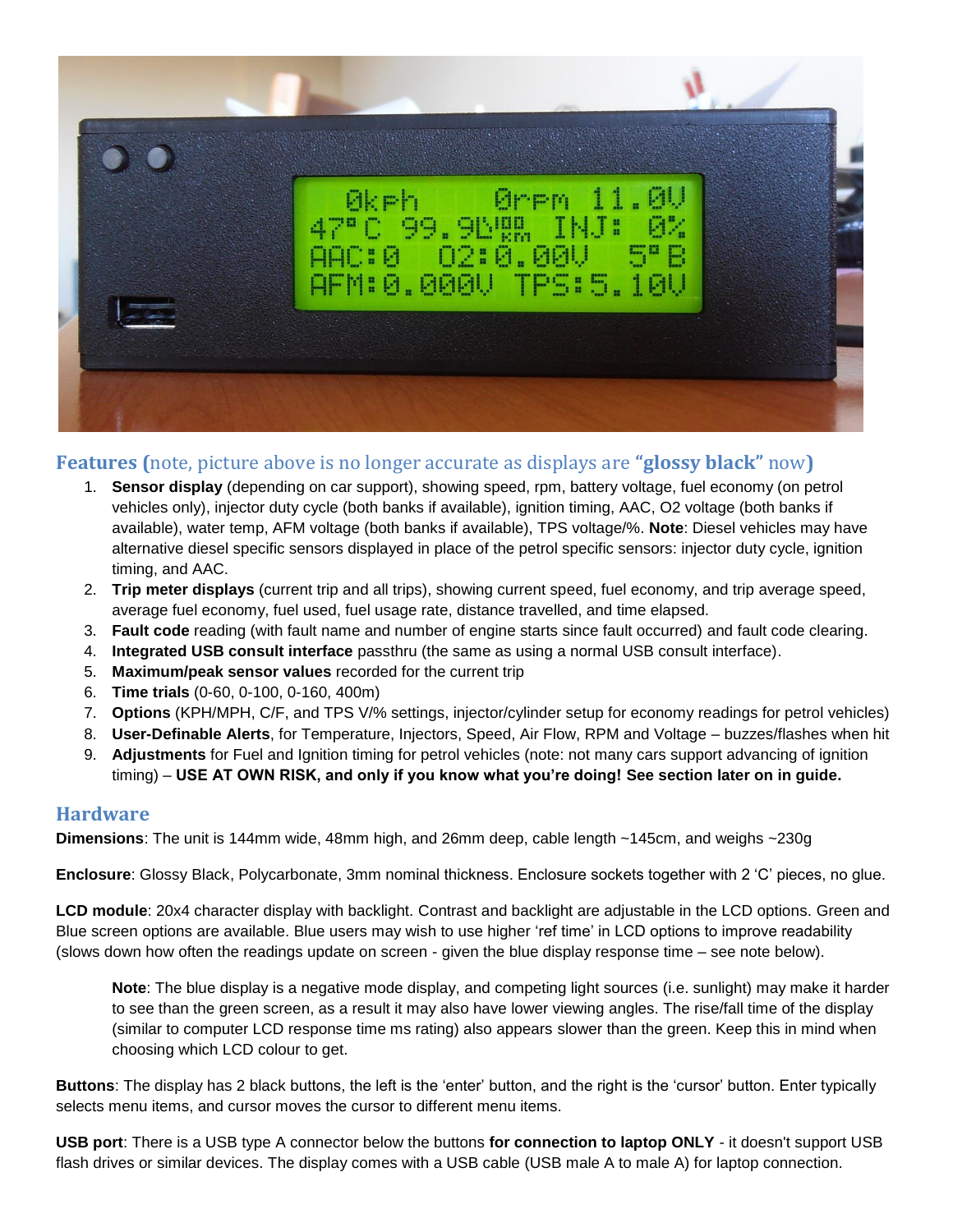**Micro SD card slot**: On the left of the display there is a microsd card slot. This is intended for possible future expandability, although unlikely. There is a MicroSD info/speed test page to verify whether your MicroSD card is compatible with display. If this is used in the future, the data on it may not be FAT file system compatible, and as such any data on it will be lost, and it will not be readable (without formatting) in normal card readers etc.

**Buzzer**: The display has an onboard buzzer for alerts (e.g. over temperature). You may hear this 'click' on some displays when they are turned on, reset, etc.

### **Common Injector Sizes**

Below are some of the injector sizes which are stated at various places on the internet. Can't guarantee they are correct:

| 148cc             | K11 Micra 1.0/1.3L (CG10DE/CG13DE)                    |
|-------------------|-------------------------------------------------------|
| 190cc             | N14/N15 Pulsar 1.6L (GA16DE)                          |
| 250 <sub>cc</sub> | S13 Silvia/180SX 2.0L non-turbo (SR20DE)              |
| 250 <sub>cc</sub> | N14/N15 Pulsar 2.0L (SR20DE)                          |
| 260 <sub>cc</sub> | S13 Silvia/180SX 1.8L non-turbo (CA18DE)              |
| 270 <sub>cc</sub> | S14/S15 Silvia/180SX 2.0L non-turbo (SR20DE)          |
| 270 <sub>cc</sub> | R32 Skyline 2.0L turbo and non-turbo (RB20DET/RB20DE) |
| 270 <sub>cc</sub> | R32/R33 Skyline 2.5L non-turbo (RB25DE)               |
| 333cc             | Import non-turbo VVL engines (SR16VE, SR20VE)         |
| 370 <sub>cc</sub> | S13 Silvia/180SX 1.8L turbo (CA18DET)                 |
| 370 <sub>cc</sub> | S13/S14 Silvia/180SX 2.0L turbo (SR20DET)             |
| 370 <sub>cc</sub> | S15 Silvia AUS delivered 2.0L turbo (SR20DET)         |
| 370 <sub>cc</sub> | R33 Skyline 2.5L turbo (RB25DET)                      |
| 370 <sub>cc</sub> | Z32 300ZX 3.0L twin-turbo (VG30DETT)                  |
| 440cc             | R32/R33/R34 Skyline GTR 2.6L twin-turbo (RB26DETT)    |
| 440 <sub>cc</sub> | RNN14 Pulsar GTiR 2.0L turbo (SR20DET)                |
| 1000 <sub>2</sub> | C15 Cilvio/100CV IAD import 2.01 turbo (CD20DET)      |

480cc S15 Silvia/180SX JAP import 2.0L turbo (SR20DET)

# **Setting up TPS %**

- 1. If you wish to use the % option for TPS rather than voltage, then the 0% and 100% points need to be set because the TPS operates from around 0.5v to 4.5v (rather than the full 0-5v range), and the exact value varies slightly from car to car.
- 2. Leave the TPS option to %, and go to the main display. Ensure the throttle is not depressed, and then go into the Options  $\rightarrow$  Units  $\rightarrow$  Setup TPS%, and press enter on the 0% range. Notice the text telling you that this will change the 0% point to the last read (e.g. 0.44v) value.
- 3. Repeat the above, but depress the throttle fully while on the main display. Once you press enter to go into the options, you can release the throttle as the display is no longer reading from the ECU. Then go into the TPS setup and set the 100% point.
- 4. Finally, set the TPS V/% option in main Options page, to point to the %, by moving the cursor to it with the cursor button and pressing enter.

### **Adjustments**

# **Important – USE ADJUSTMENTS AT YOUR OWN RISK.**

Adjustments are available for fuel and ignition timing **on petrol vehicles only**. Adjustments are applied 'across the board' and starting in v2.03 firmware, are active whilst on one of the main sensor/trip meter screens, along with the adjustment screen itself. The adjustments utilise the 'active tests' available via consult. Note: It is unknown if there are any situations/conditions that the ECU may not apply the active tests, as the intention of the active tests is primarily for diagnosis.

Fuel % - Adjusts the percentage of nominal fuel (that would otherwise be used) that gets injected. E.g. 95% means the mixture will be leaner, 105% means it will be richer.

Ignition Timing – Adjusts the ignition timing in advance (+) or retard (-) of nominal ignition timing the ECU would have used otherwise. **Note: Nearly all petrol cars support retarding timing, but not many support advance of timing.**